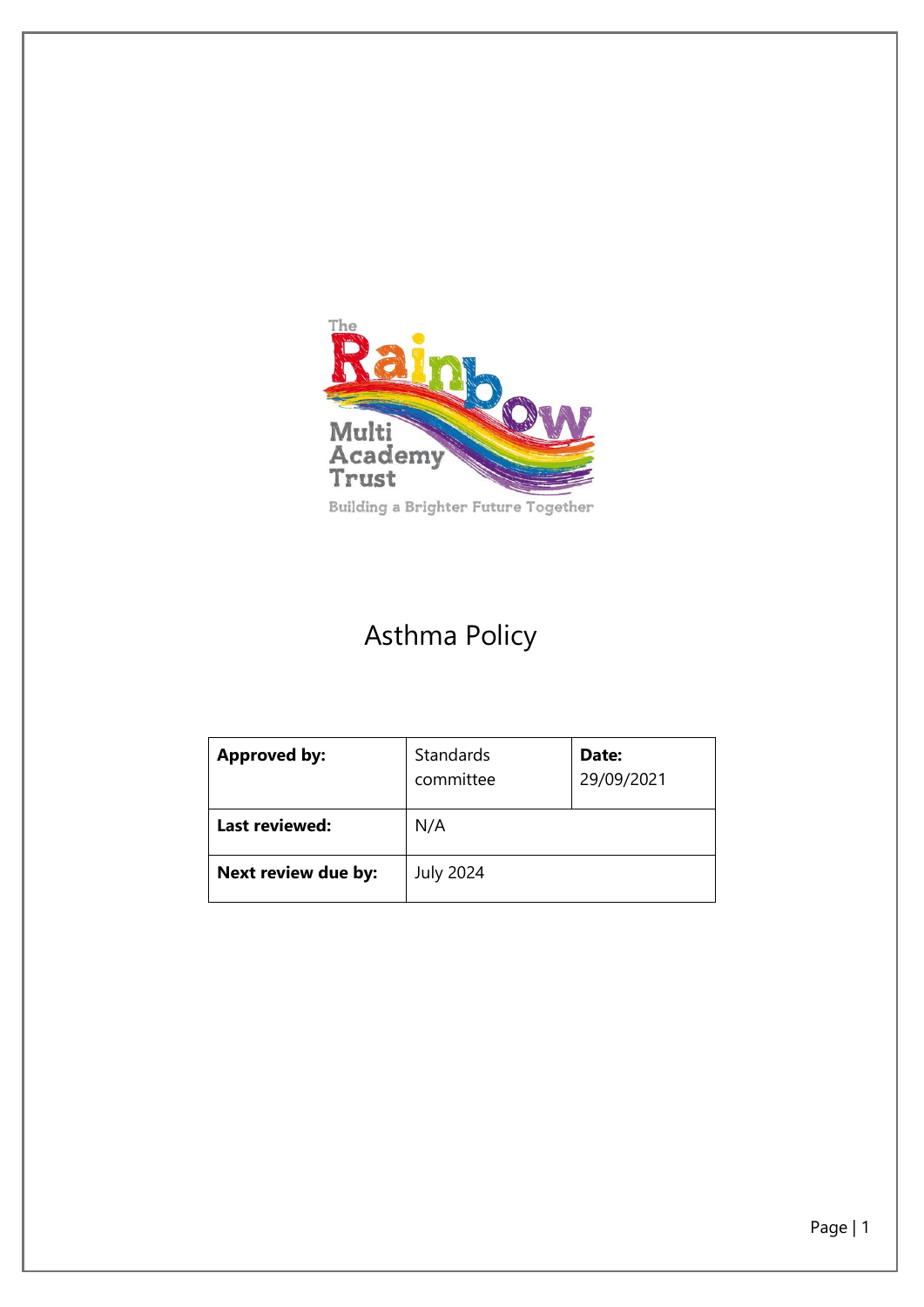#### **Asthma**

Asthma is a condition that affects small tubes (airways) that carry air in and out of the lungs. When a person with asthma comes into contact with something that irritates their airways (an asthma trigger), the muscles around the walls of the airways tighten so that the airways become narrower and the lining of the airways becomes inflamed and starts to swell. Sometimes, sticky mucus or phlegm builds up, which can further narrow the airways. These reactions make it difficult to breathe, leading to symptoms of asthma (Source: Asthma UK).



As a school, we recognise that asthma is a widespread, serious, but controllable condition. This school welcomes all pupils with asthma and aims to support these children in participating fully in school life. We endeavour to do this by ensuring we have:

- an asthma register
- $\checkmark$  up-to-date asthma policy,
- $\checkmark$  an asthma lead,
- $\checkmark$  all pupils with immediate access to their reliever inhaler at all times,
- $\checkmark$  all pupils have an up-to-date asthma action plan which has been provided by their doctor
- $\checkmark$  an emergency salbutamol inhaler
- $\checkmark$  ensure all staff have regular asthma training,
- $\checkmark$  promote asthma awareness pupils, parents and staff.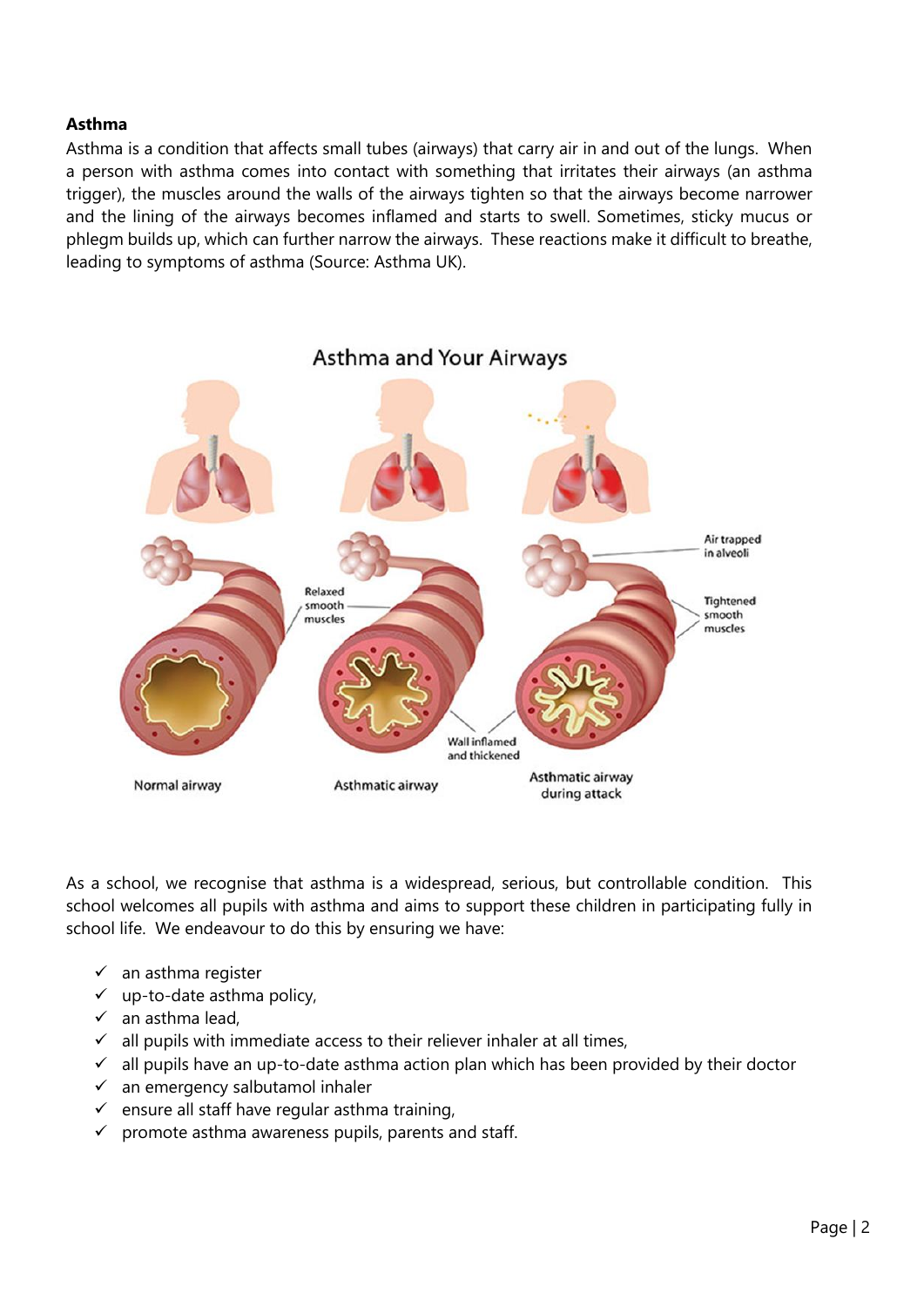## **Asthma Register**

We have an asthma register (appendix 3) of children within the school, which we update yearly. We do this by asking parents/carers if their child is diagnosed as asthmatic or has been prescribed a reliever inhaler. When parents/carers have confirmed that their child is asthmatic or has been prescribed a reliever inhaler we ensure that the pupil has been added to the asthma register and has:

- an up-to-date copy of their personal asthma action plan,
- their reliever (salbutamol/terbutaline) inhaler in school,
- permission from the parents/carers to use the emergency salbutamol inhaler if they require it and their own inhaler is broken, out of date, empty or has been lost. (see back of policy)

### **Asthma Lead**

This school has an asthma lead who is Emma Mills. It is the responsibility of the asthma lead to manage the asthma register, manage the emergency salbutamol inhalers (please refer to the Department of Health Guidance on the use of emergency salbutamol inhalers in schools, March 2015) ensure measures are in place so that children have immediate access to their inhalers.

### **Medication and Inhalers**

All children with asthma should have immediate access to their reliever (usually blue) inhaler at all times. The reliever inhaler is a fast acting medication that opens up the airways and makes it easier for the child to breathe (Source: Asthma UK).

Some children will also have a preventer inhaler, which is usually taken morning and night, as prescribed by the doctor/nurse. This medication needs to be taken regularly for maximum benefit. Children should not bring their preventer inhaler to school as it should be taken regularly as prescribed by their doctor/nurse at home. However, if the pupil is going on a residential trip, we are aware that they will need to take the inhaler with them so they can continue taking their inhaler as prescribed. (Source: Asthma UK).

Children are encouraged to carry their reliever inhaler as soon as they are responsible enough to do so. We would expect this to be by key stage 2. However, we will discuss this with each child's parent/carer and teacher. We recognise that all children may still need supervision in taking their inhaler.

For Younger children, reliever inhalers are kept in the classroom in a teachers cupboard or in the nursery kitchen.

School staff are not required to administer asthma medicines to pupils however many children have poor inhaler technique, or are unable to take the inhaler by themselves. Failure to receive their medication could end in hospitalisation or even death. Staff who have had asthma training, and are happy to support children as they use their inhaler, can be essential for the well-being of the child. If we have any concerns over a child's ability to use their inhaler we will refer them to the school nurse and advise parents/carers to arrange a review with their GP/nurse. Please refer to the medicines policy for further details about administering medicines. (Source: Asthma UK)

### **Asthma Action Plans**

Asthma UK evidence shows that if someone with asthma uses personal asthma action plan they are four times less likely to be admitted to hospital due to their asthma. As a school, we recognise that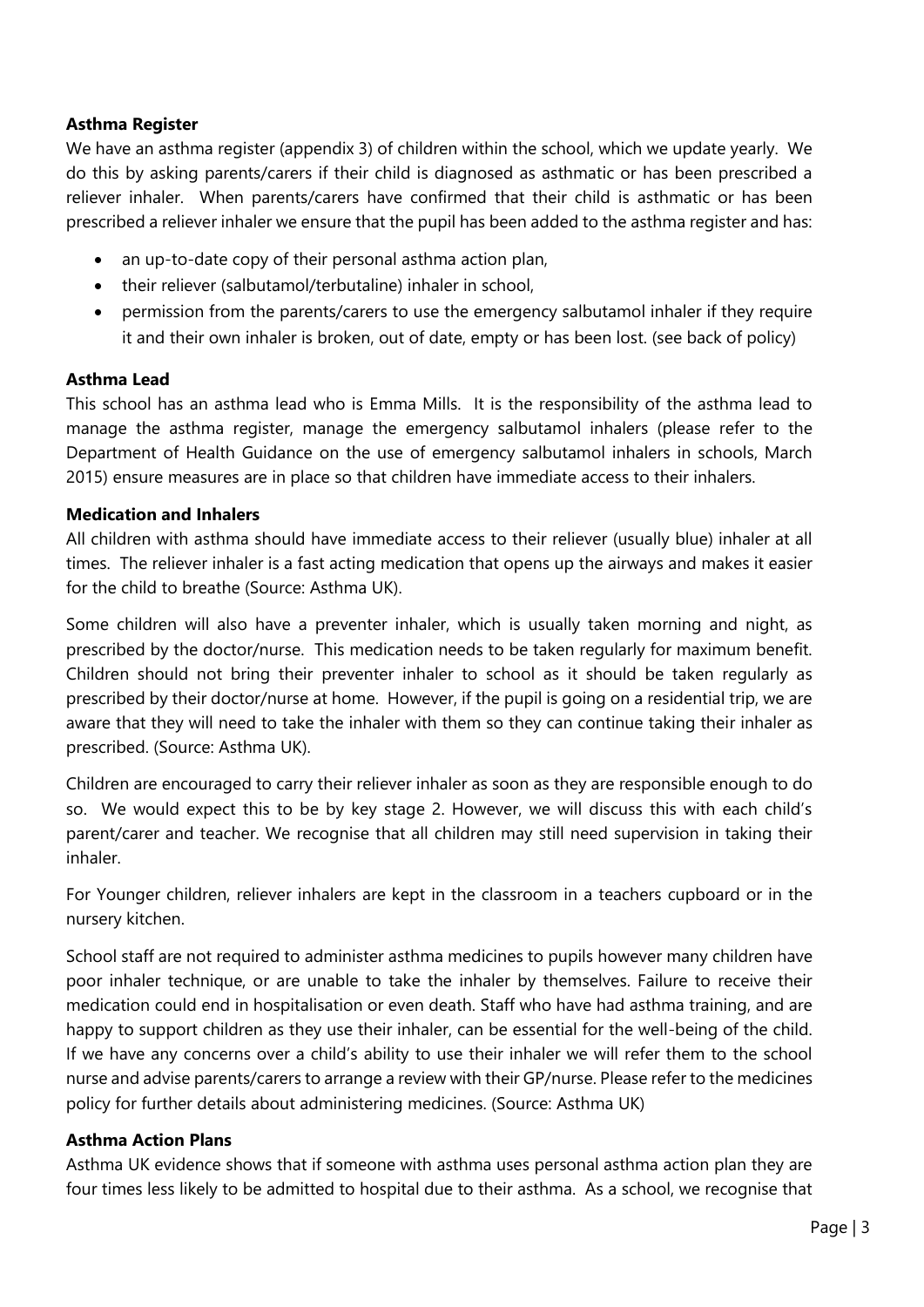having to attend hospital can cause stress for a family. Therefore, we believe it is essential that all children with asthma have a personal asthma action plan to ensure asthma is managed effectively within school to prevent hospital admissions. (Source: Asthma UK)

# **Staff training**

Staff will need regular asthma updates. This training can be provided by the school nursing team or online.

# **School Environment**

The school does all that it can to ensure the school environment is favourable to pupils with asthma. The school has a definitive no-smoking policy. Pupil's asthma triggers will be recorded as part of their asthma action plans and the school will ensure that pupil's will not come into contact with their triggers, where possible.

We are aware that triggers can include:

- ➢ *Colds and infection*
- ➢ *Dust and house dust mite*
- ➢ *Pollen, spores and moulds*
- ➢ *Feathers*
- ➢ *Furry animals*
- ➢ *Exercise, laughing*
- ➢ *Stress*
- ➢ *Cold air, change in the weather*
- ➢ *Chemicals, glue, paint, aerosols*
- ➢ *Food allergies*
- ➢ *Fumes and cigarette smoke (Source: Asthma UK)*

As part of our responsibility to ensure all children are kept safe within the school grounds and on trips away, a risk assessment will be performed by staff. These risk assessments will establish asthma triggers which the children could be exposed to and plans will be put in place to ensure these triggers are avoided, where possible.

### **Exercise and activity**

Taking part in sports, games and activities is an essential part of school life for all pupils. All staff will know which children in their class have asthma and all PE teachers at the school will be aware of which pupils have asthma from the school's asthma register. (Source: Asthma UK)

Pupils with asthma are encouraged to participate fully in all activities. Class/PE teachers will remind pupils whose asthma is triggered by exercise to take their reliever inhaler before the lesson, and to thoroughly warm up and down before and after the lesson where appropriate. It is agreed with staff that pupils who are mature enough will carry their inhaler with them and those that are too young will have their inhaler labelled and kept in a box at the site of the lesson. If a pupil needs to use their inhaler during a lesson they will be encouraged to do so. (Source: Asthma UK)

There has been a large emphasis in recent years on increasing the number of children and young people involved in exercise and sport in and outside of school. The health benefits of exercise are well documented and this is also true for children and young people with asthma. It is therefore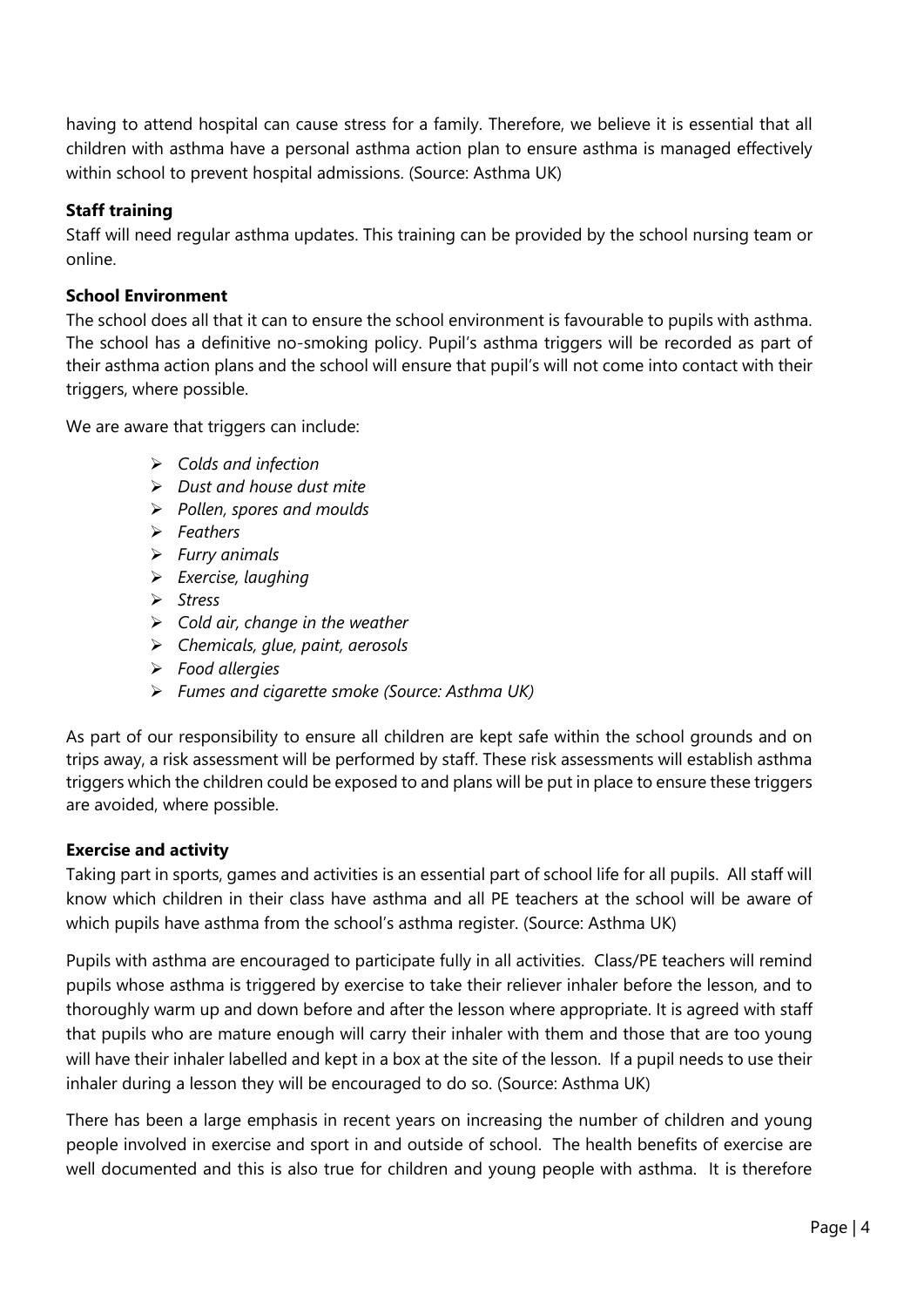important that the school involve pupils with asthma as much as possible in and outside of school. The same rules apply for out of hours sport as during school hours PE. (Source: Asthma UK)

## **When asthma is affecting a pupil's education**

The school are aware that the aim of asthma medication is to allow people with asthma to live a normal life. Therefore, if we recognise that if asthma is impacting on their life a pupil, and they are unable to take part in activities, tired during the day, or falling behind in lessons we will discuss this with parents/carers, the school nurse, with consent, and suggest they make an appointment with their asthma nurse/doctor. It may simply be that the pupil needs an asthma review, to review inhaler technique, medication review or an updated Personal Asthma Action Plan, to improve their symptoms. However, the school recognises that Pupils with asthma could be classed as having disability due to their asthma as defined by the Equality Act 2010, and therefore may have additional needs because of their asthma.

# **Emergency Salbutamol Inhaler in school**

As a school we are aware of the guidance 'The use of emergency salbutamol inhalers in schools from the Department of Health' (March, 2015) which gives guidance on the use of emergency salbutamol inhalers in schools (March, 2015). We have summarised key points from this policy below.

As a school we are able to purchase salbutamol inhalers and spacers from community pharmacists without a prescription.

A salbutamol metered dose inhaler;

- $\triangleright$  At least two spacers compatible with the inhaler;
- $\triangleright$  Instructions on using the inhaler and spacer;
- $\triangleright$  Instruction on cleaning and storing the inhaler;
- ➢ Manufacturer's information;
- ➢ A checklist of inhalers, identified by their batch number and expiry date, with monthly checks recorded;
- $\triangleright$  A note of the arrangements for replacing the inhaler and spacers;
- $\triangleright$  A list of children permitted to use the emergency inhaler:
- $\triangleright$  A record of administration

We understand that salbutamol is a relatively safe medicine, particularly if inhaled, but all medicines can have some adverse effects. Those of inhaled salbutamol are well known, tend to be mild and temporary are not likely to cause serious harm. The child may feel a bit shaky or may tremble, or they may say that they feel their heart is beating faster.

We will ensure that the emergency salbutamol inhaler is only used by children who have asthma or who have been prescribed a reliever inhaler, and for whom written parental consent has been given.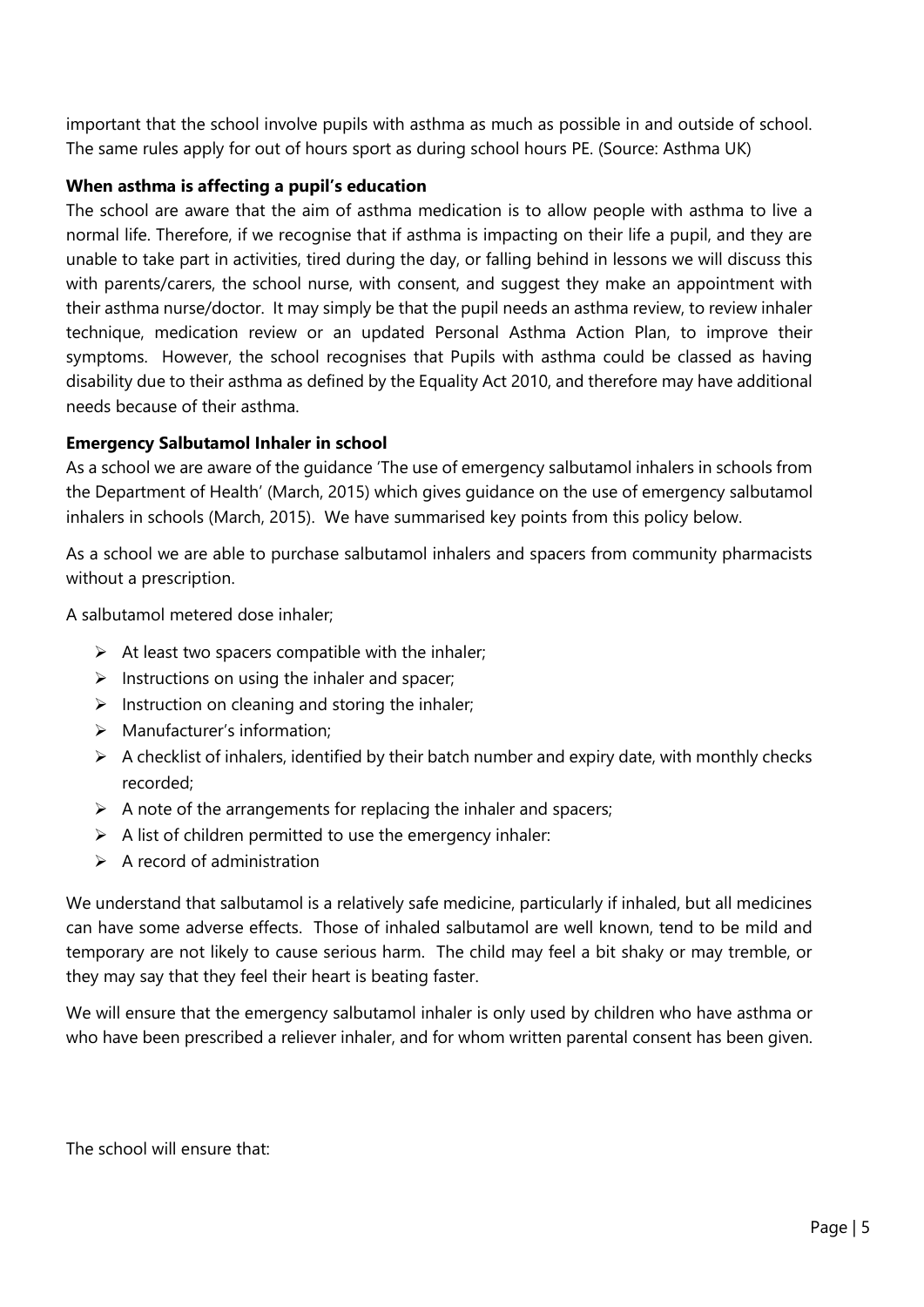- $\triangleright$  On a monthly basis the inhaler and spacers are present and in working order, and the inhaler has sufficient number of doses available;
- $\triangleright$  replacement inhalers are obtained when expiry dates approach;
- $\triangleright$  Replacement spacers are available following use;
- $\triangleright$  The plastic inhaler housing (which holds the canister) has been cleaned, dried and returned to storage following use, or that replacements are available if necessary. Before using a salbutamol inhaler for the first time, or if it has not been used for 2 weeks or more, shake and release 2 puffs of medicine into the air

Any puffs should be documented so that it can be monitored when the inhaler is running out.

The spacer cannot be reused. We will replace spacers following use. The inhaler can be reused, so long as it hasn't come into contact with any bodily fluids. Following use, the inhaler canister will be removed and the plastic inhaler housing and cap will be washed in warm running water, and left to dry in air in a clean safe place. The canister will be returned to the housing when dry and the cap replaced.

Spent inhalers will be returned to the pharmacy to be recycled.

The emergency salbutamol inhaler will only be used by children:

• Who have been diagnosed with asthma and prescribed a reliever inhaler OR who have been prescribed a reliever inhaler **AND** for whom written parental consent for use of the emergency inhaler has been given.

The name(s) of these children will be clearly written in our emergency kit(s). The parents/carers will always be informed in writing if their child has used the emergency inhaler, so that this information can also be passed onto the GP.

### **Common 'day to day' symptoms of asthma**

As a school we require that children with asthma have a personal asthma action plan which can be provided by their doctor / nurse. These plans inform us of the day-to-day symptoms of each child's asthma and how to respond to them in an individual basis. We will also send home our own information and consent form for every child with asthma each school year *(see appendix 1)*. This needs to be returned immediately and kept with our asthma register.

However, we also recognise that some of the most common day-to-day symptoms of asthma are:

- $\triangleright$  Dry cough
- $\triangleright$  wheeze (a 'whistle' heard on breathing out) often when exercising
- $\triangleright$  Shortness of breath when exposed to a trigger or exercising
- $\triangleright$  Tight chest

These symptoms are usually responsive to the use of the child's inhaler and rest (e.g. stopping exercise). As per DOH document; they would not usually require the child to be sent home from school or to need urgent medical attention.

#### **Asthma Attacks**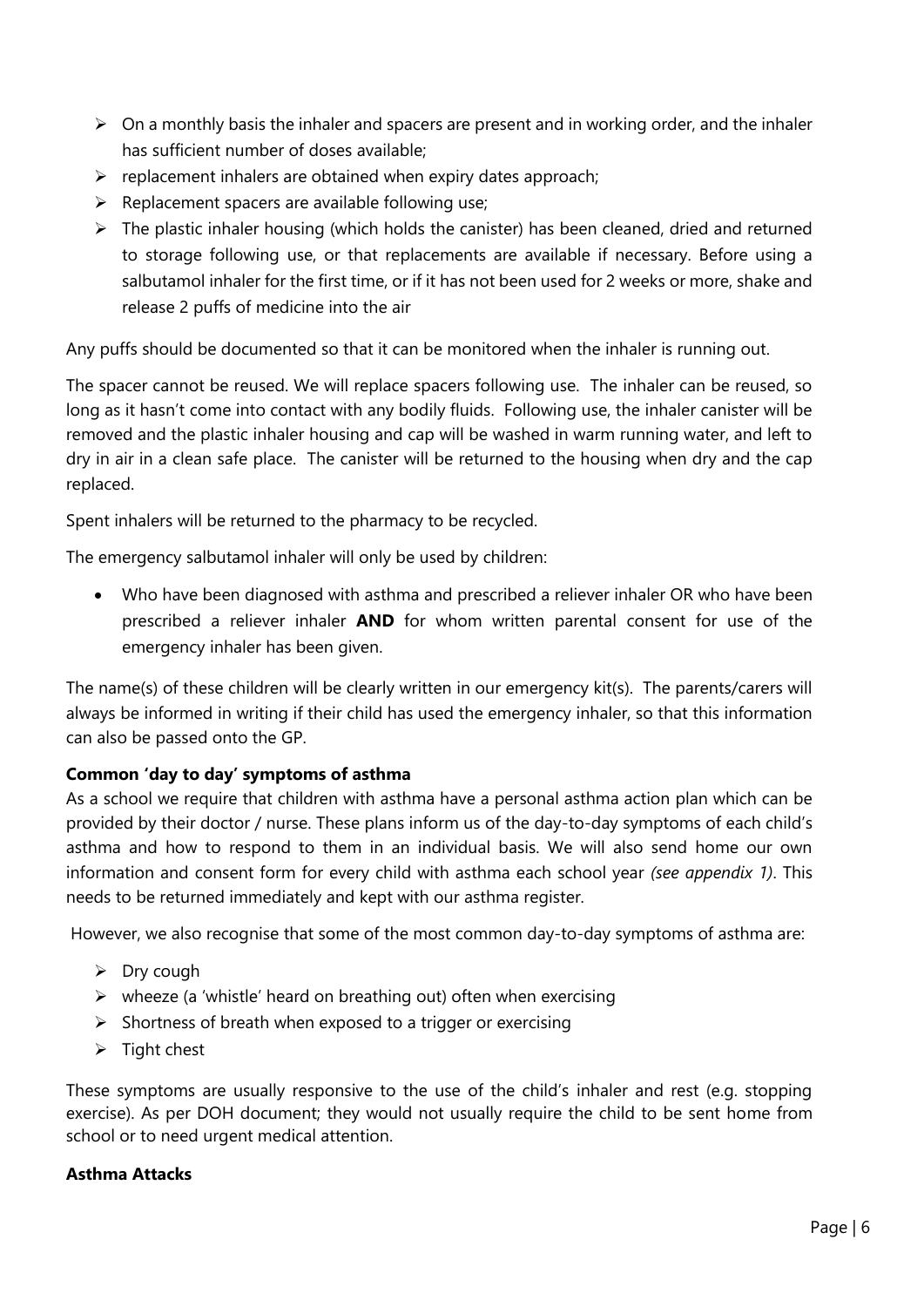The school recognises that if all of the above is in place, we should be able to support pupils with their asthma and hopefully prevent them from having an asthma attack. However, we are prepared to deal with asthma attacks should they occur.

All staff will receive an asthma update annually, and as part of this training, they are taught how to recognise an asthma attack and how to manage an asthma attack. In addition guidance will be displayed in the staff room *(see appendix 2)*.

# **The department of health Guidance on the use of emergency salbutamol inhalers in schools (March 2015) states the signs of an asthma attack are:**

- Persistent cough (when at rest)
- A wheezing sound coming from the chest (when at rest)
- Difficulty breathing (the child could be breathing fast and with effort, using all accessory muscles in the upper body)
- Nasal flaring
- Unable to talk or complete sentences. Some children will go very quiet
- May try to tell you that their chest 'feels tight' (younger children may express this as tummy ache)

If the child is showing these symptoms we will follow the guidance for responding to an asthma attack recorded below. However, we also recognise that we need to call an ambulance immediately and commence the asthma attack procedure without delay if the child:

| *Appears exhausted                  | *is going blue |
|-------------------------------------|----------------|
| *Has a blue/white tinge around lips | *has collapsed |

### **It goes on to explain that in the event of an asthma attack:**

- Keep calm and reassure the child
- Encourage the child to sit up and slightly forward
- Use the child's own inhaler if not available, use the emergency inhaler
- Remain with the child while the inhaler and spacer are brought to them
- \*Shake the inhaler and remove the cap
- \*Place the mouthpiece between the lips with a good deal, or place the mask securely over the nose and mouth
- \*Immediately help the child to take two puffs of salbutamol via the spacer, one at a time.(1 puff to 5 breaths)
- If there is no improvement, repeat these steps\* up to a maximum of 10 puffs
- Stay calm and reassure the child. Stay with the child until they feel better. The child can return to school activities when they feel better.
- If you have had to treat a child for an asthma attack in school, it is important that we inform the parents/carers and advise that they should make an appointment with the GP
- If the child has had to use 6 puffs or more in 4 hours the parents should be made aware and they should be seen by their doctor/nurse.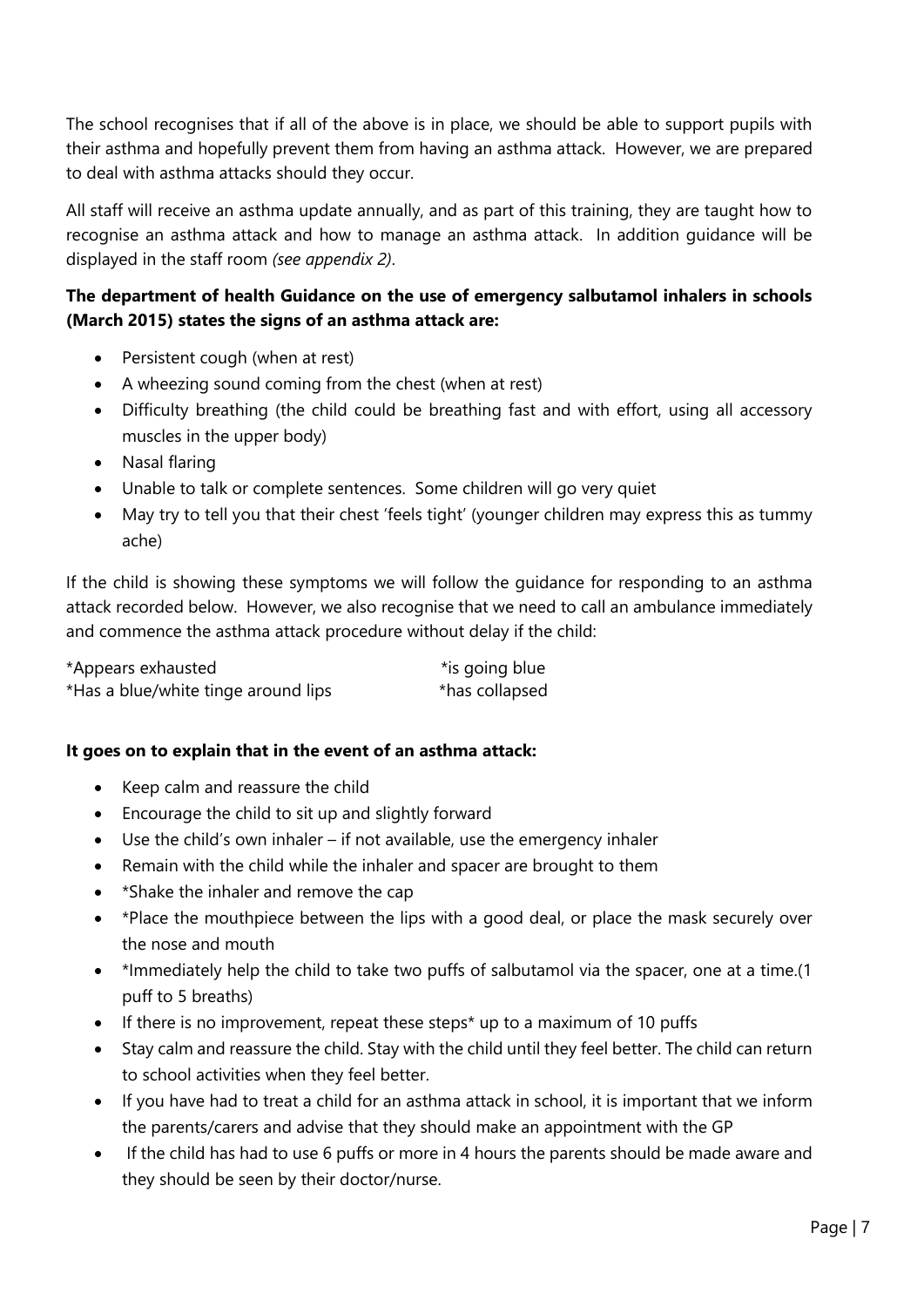- If the child does not feel better or you are worried at ANYTIME before you have reached 10 puffs, call 999 FOR AN AMBULANCE and call for parents/carers.
- If an ambulance does not arrive in 10 minutes give another 10 puffs in the same way
- A member of staff will always accompany a child taken to hospital by an ambulance and stay with them until a parent or carer arrives

# • **References**

- Asthma UK website (2015)
- Asthma UK (2006) School Policy Guidelines.
- BTS/SIGN asthma Guideline
- Department of Health (2014) Guidance on the use of emergency salbutamol inhaler in schools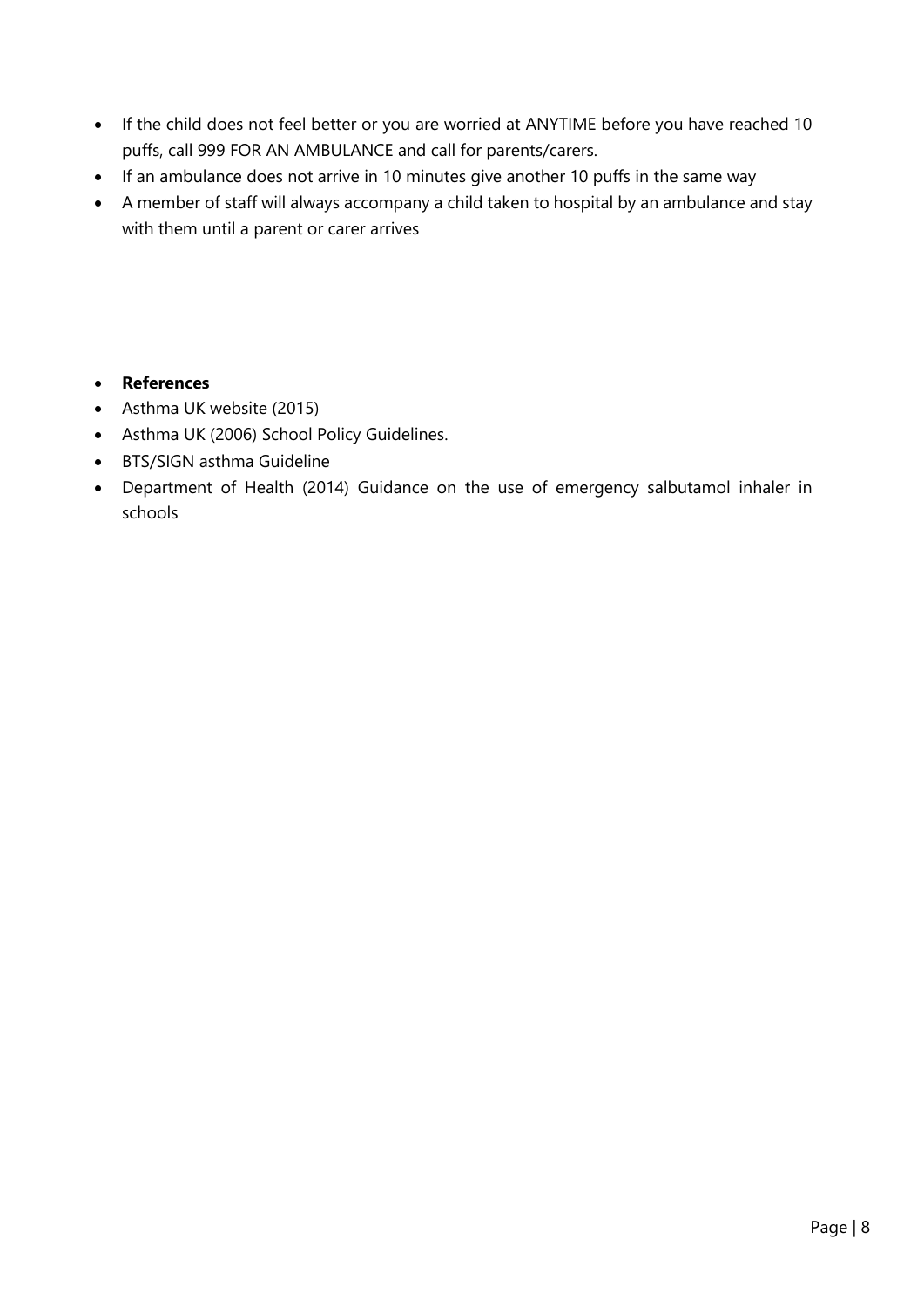# **Appendix 1**

| <b>School Action Plan</b>                                                                                                                                       | Date:            |  |  |  |  |
|-----------------------------------------------------------------------------------------------------------------------------------------------------------------|------------------|--|--|--|--|
|                                                                                                                                                                 | Affix photo here |  |  |  |  |
|                                                                                                                                                                 |                  |  |  |  |  |
|                                                                                                                                                                 |                  |  |  |  |  |
|                                                                                                                                                                 |                  |  |  |  |  |
|                                                                                                                                                                 |                  |  |  |  |  |
|                                                                                                                                                                 |                  |  |  |  |  |
|                                                                                                                                                                 |                  |  |  |  |  |
| What are the signs that you/your child may be having an asthma attack?                                                                                          |                  |  |  |  |  |
| Are there any key words that you/your child may use to express their asthma symptoms?                                                                           |                  |  |  |  |  |
| What is the name of your/your child's reliever medicine and the device?                                                                                         |                  |  |  |  |  |
| Does your child have a spacer device?<br>(please circle)                                                                                                        | Yes<br>No        |  |  |  |  |
| Does your child need help using their inhaler?<br>(please circle)<br>What are your/your child's known asthma triggers?                                          | Yes<br>No        |  |  |  |  |
|                                                                                                                                                                 |                  |  |  |  |  |
| Do you/your child need to take their reliever medicine before exercise? (please circle) Yes                                                                     | No               |  |  |  |  |
| If YES, Warm up properly and take 2 puffs (1 at a time) of the reliever inhaler 15 minutes before<br>any exercise unless otherwise indicated below:             |                  |  |  |  |  |
| I give my consent for school staff to administer/assist my child with their own reliever inhaler as<br>required. Their inhaler is clearly labelled and in date. |                  |  |  |  |  |
|                                                                                                                                                                 |                  |  |  |  |  |
|                                                                                                                                                                 |                  |  |  |  |  |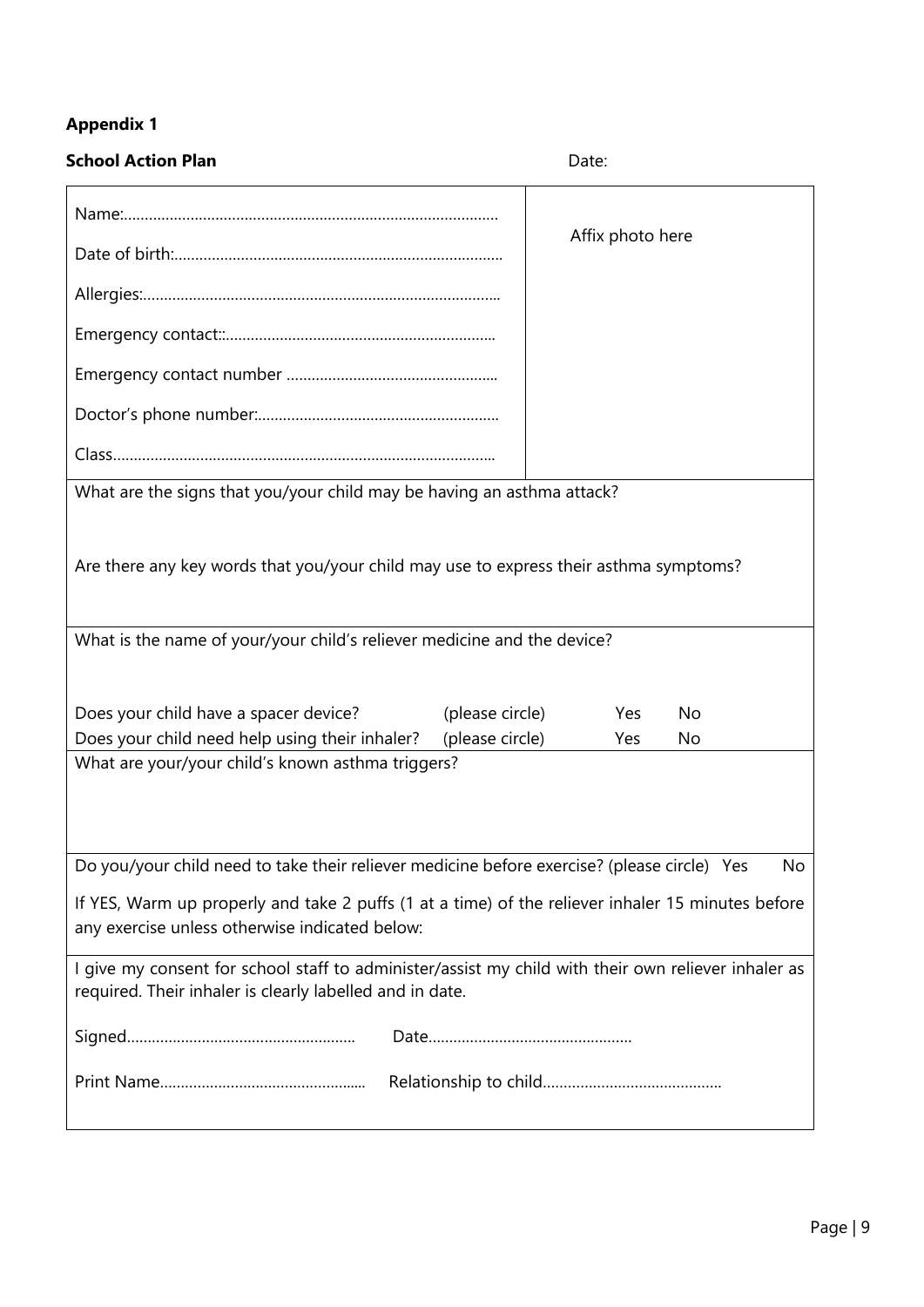#### **CONSENT FORM**

#### **USE OF EMERGENCY SALBUTAMOL INHALER**

Child showing symptoms of asthma/having asthma attack

- 1. I can confirm that my child has been diagnosed with asthma/has been prescribed an inhaler (delete as appropriate)
- 2. My Child has a working, in-date inhaler, clearly labelled with their name, which they will bring with them to school every day/that will be left at school (delete as appropriate)
- 3. In the event of my child displaying symptoms of asthma, and if their inhaler is not available or is unusable, I consent for my child to receive salbutamol from an emergency inhaler held by the school for such emergencies

| Signed                                | Date |
|---------------------------------------|------|
|                                       |      |
|                                       |      |
|                                       |      |
|                                       |      |
| Parent's address and contact details: |      |
|                                       |      |
|                                       |      |
|                                       |      |
|                                       |      |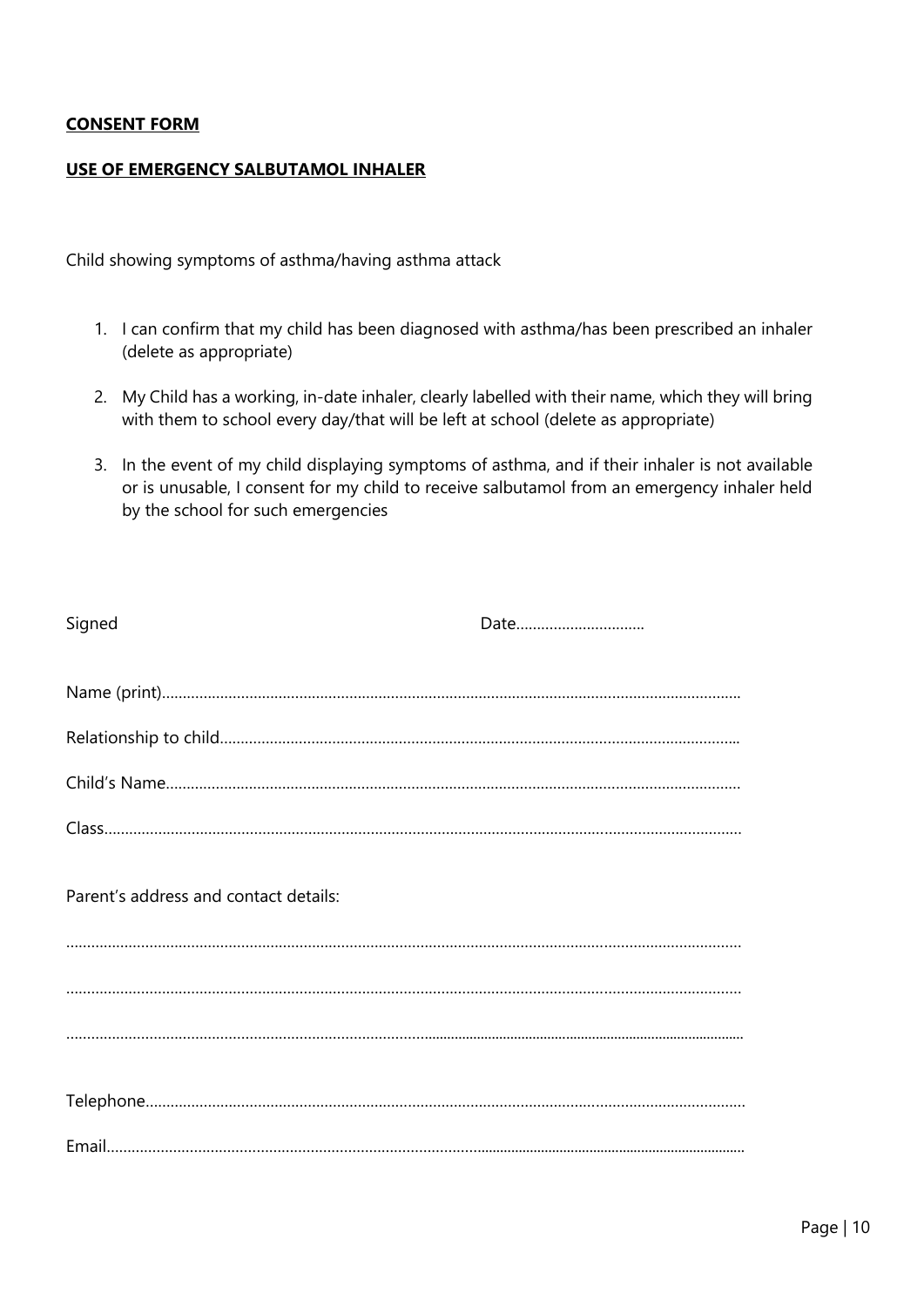# **Appendix 2**

#### Symptoms of an asthma attack

- Not all symptoms listed have to be present for this to be an asthma attack
- Symptoms can get worse very quickly
- If in doubt, give emergency treatment.
- Side effects from salbutamol tend to be mild and temporary. These side effects include feeling shaky, or stating that the heart is beating faster.

#### Cough

A dry persistent cough may be a sign of an asthma attack.

#### Chest tightness or pain

This may be described by a child in many ways including a 'tight chest', 'chest pain', tummy ache

#### Shortness of breath

A child may say that it feels like it's difficult to breathe, or that their breath has 'gone away'

#### Wheeze

A wheeze sounds like a whistling noise, usually heard when a child is breathing out. A child having an asthma attack may, or may not be wheezing.

#### Increased effort of breathing

This can be seen when there is sucking in between ribs or under ribs or at the base of the throat. The chest may be rising and falling fast and in younger children, the stomach may be obviously moving in and out. Nasal flaring.

#### Difficulty in speaking

The child may not be able to speak in full sentences

#### Struggling to breathe

The child may be gasping for air or exhausted from the effort of breathing

CALL AN AMBULANCE IMMEDIATELY, WHILST GIVING EMERGENCY TREATMENT IF THE CHILD

- Appears exhausted
- Has blue/white tinge around the lips
- Is going blue
- Has collapsed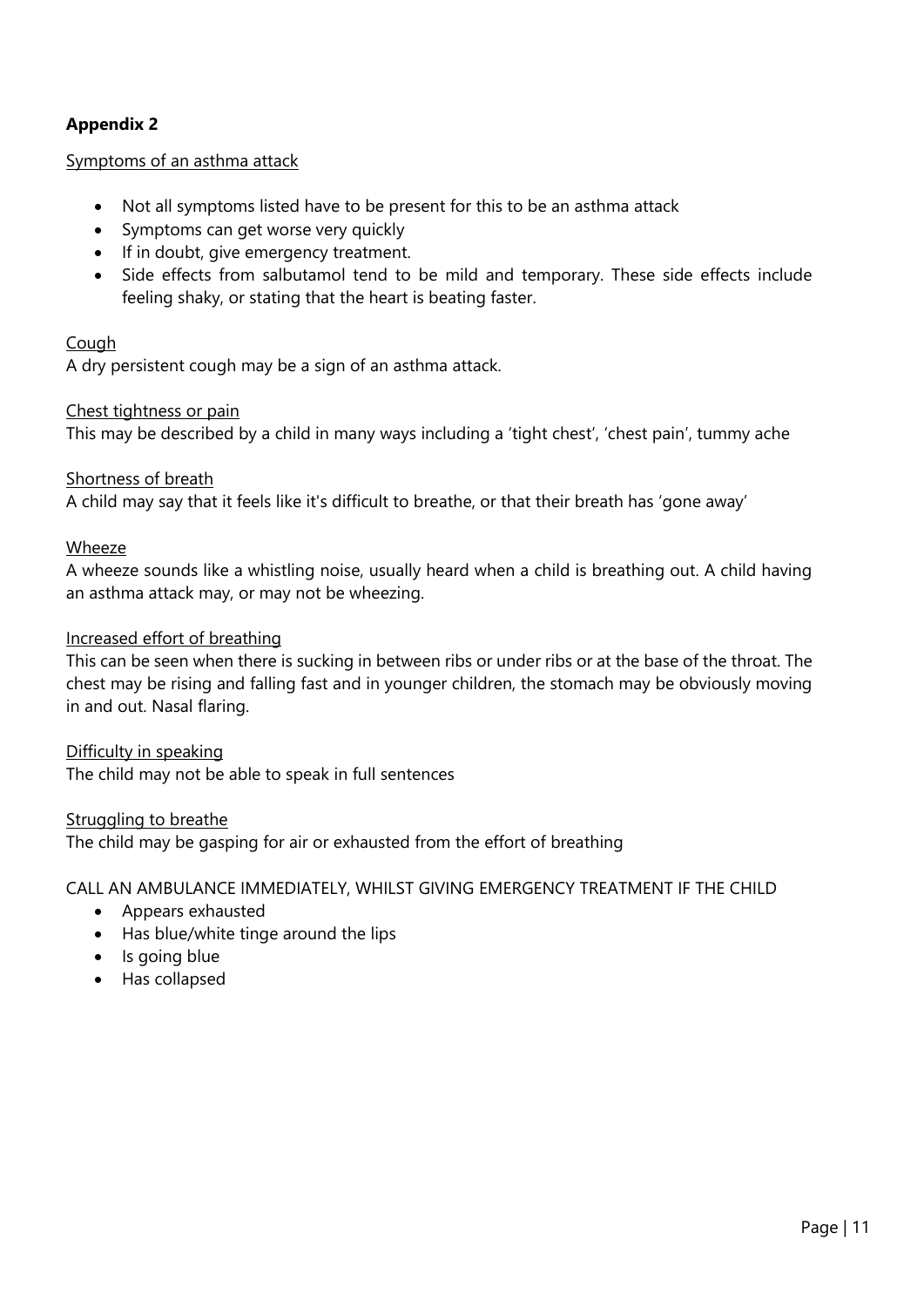#### Administering reliever inhaled therapy through a spacer

A metered dose inhaler can be used through a spacer device. **If the inhaler has not been used for 2 weeks then press the inhaler twice into the air to clear it.**



A spacer may have

- A mask
- A mouthpiece





- 1. Keep calm and reassure the child
- 2. Encourage the child to sit up
- 3. Remove cap from inhaler
- 4. Shake inhaler and place it in the back of the spacer
- 5. Place mouthpiece in mouth with a good seal, (or if using the mask place securely over the mouth and nose)
- 6. Encourage the child to breathe in and out slowly and gently
- 7. Depress the canister encouraging the child to continue to breathe in and out for 5 breaths
- 8. Remove the spacer
- 9. Wait 30 seconds and repeat steps 2-6
- 10. Assess for improvement in symptoms

Dependent on response steps 2-7 can be repeated according to response up to 10 puffs.

If there is no improvement **CALL 999.** If help does not arrive in 10 minutes give another 10 puffs in the same way.

If the child does not feel better or you are worried **ANYTIME** before you have reached 10 puffs, **call 999 for an ambulance and continue to treat as above.**